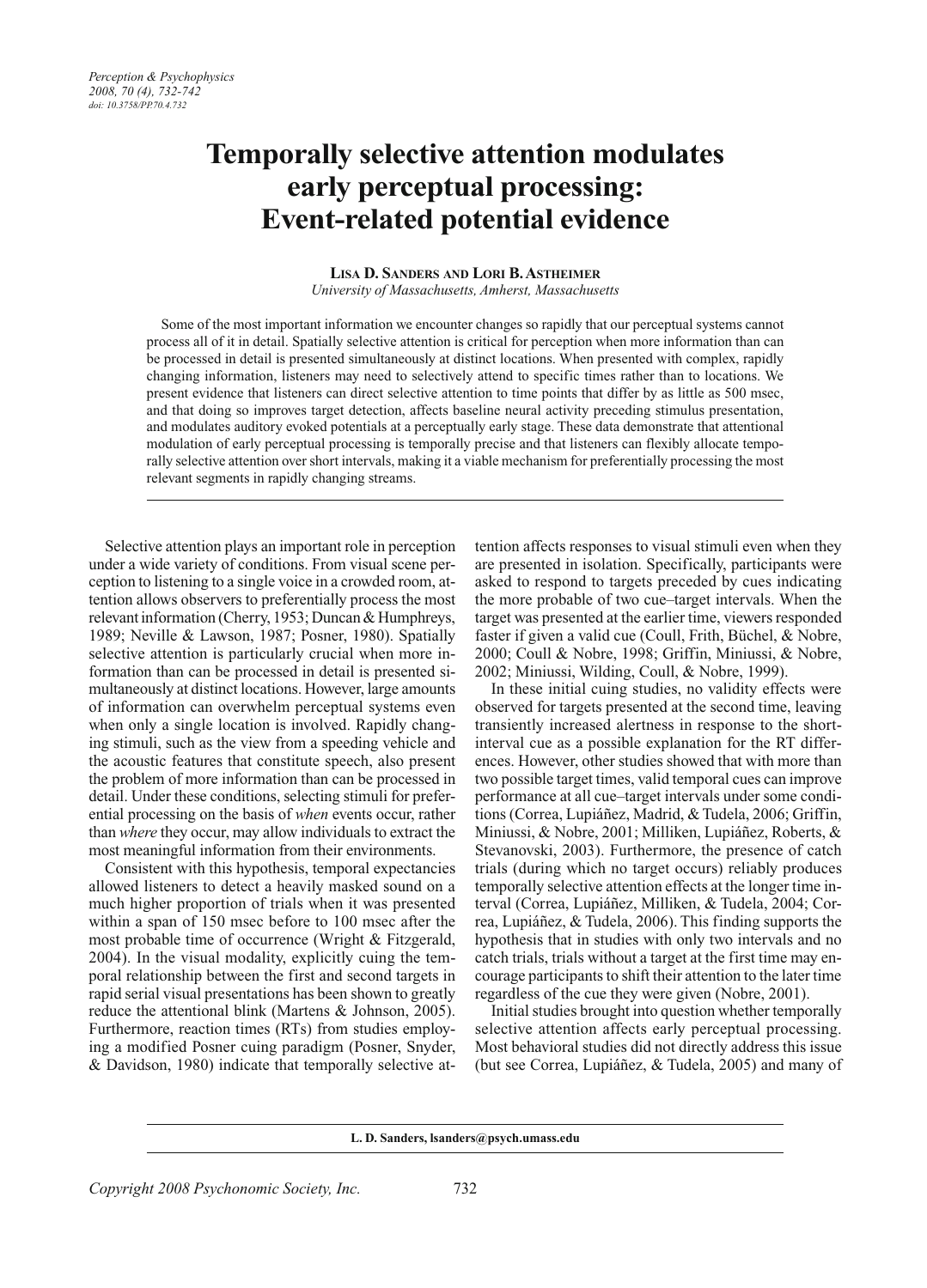the event-related potential (ERP) studies that employed modified Posner cuing paradigms failed to find evidence that temporally selective attention modulates perceptual processing as indexed by the amplitude of the visual N1 (Griffin et al., 2001; Griffin et al., 2002, Experiment 2; Miniussi et al., 1999). Instead, these studies indicated that the effects of temporally selective attention were limited to later target identification or to response-related processes indexed by the P3 (Nobre, 2001). However, in one of these experiments (Griffin et al., 2002, Experiment 1) temporally selective attention effects were observed on the visual N1 when participants performed a discrimination task on peripherally presented images.

In a recent review and report of original data, Correa, Lupiáñez, et al. (2006) raised the hypothesis that temporally selective attention modulates early perceptual processing only when participants engage in perceptually demanding tasks (i.e., discrimination rather than detection). They reported an enhanced visual P1 for targets presented at the earlier of two intervals when participants were cued (75% valid) to attend to the earlier time. Further, ERP studies of temporally selective attention that use a paradigm more analogous to the Hillyard sustained-attention design (Hillyard, Hink, Schwent, & Picton, 1973) conclusively demonstrated that temporal attention affects early perceptual processing in the auditory modality (Lange & Röder, 2006; Lange, Rösler, & Röder, 2003). In these studies, listeners were instructed to attend to one of two times following an auditory cue in order to detect rare, louder targets presented at the attended time only. For both the shorter and longer cue–target intervals, nontargets presented at attended times elicited larger auditory N1s. This design has the advantage that participants are never asked to make a response to stimuli presented at unattended times, making shifts of attention during the course of a trial less likely. Taken together, these studies suggest that in order to observe effects of temporally selective attention on early perceptual processing, it may be necessary to employ a perceptually challenging task, observe the effects on auditory processing, cue participants to attend to the same time interval for blocks of trials, or use a design in which stimuli that have not been cued do not require responses. The available evidence does not yet make it possible to determine all of the combinations of these features that result in early temporally selective attention effects.

Importantly, none of the studies that have reported early perceptual effects have asked participants to attend to more than two times. As a result, the reported effects of attention on perceptual processing can be explained equally well by precise temporal selection at the perceptual level and a model in which temporal attention initially acts in a very coarse manner (i.e., information presented within about 1 sec of the cue is processed differently from information presented later) and only response-related processing as indexed in behavioral studies is actually selective in the sense of specific times. If temporal attention affects perceptual processing in a before-or-after manner and if the boundary is static at around 1 sec, it would not be particularly useful for dealing with overwhelming amounts of information presented in rapid streams. The present study was designed to test the temporal precision and flexibility of temporally selective attention effects on early perceptual processing.

The experiment shared as many features as possible with previous studies that have shown evidence of early perceptual modulation by temporally selective attention. Specifically, in blocks of trials, listeners were asked to attend to a time 500, 1,000, or 1,500 msec after the onset of a fixation point to detect a deviant (20%) sound. Participants were never asked to respond to sounds presented at unattended times, and the standard sound, a frequency modulated tone, was constructed such that attention was necessary to discriminate it from the deviant sound, a pure tone (Cusack & Carlyon, 2003). If temporally selective attention affects early perceptual processing in a precise temporal manner rather than in a before-or-after dichotomy, standard sounds presented at each of the attended times should elicit a larger amplitude N1 than should the physically identical stimuli when listeners were attending to either of the other times.

## **METHOD**

### **Participants**

Eighteen adults (6 women) between the ages of 18 and 35 ( $M =$ 24 years, 5 months), with normal hearing and normal or corrected-tonormal vision, provided the data included in analyses. Each reported being right-handed, taking no psychoactive medications, and having no known neurological or attention-related disorders. An additional 8 adults completed the experiment; data from 6 were excluded for poor EEG quality (further details in the ERP Method section) and from 2 for low accuracy rates (further details in the Results section). All participants provided written, informed consent before being included in any research activities and were paid \$10/h for their time.

# **Stimuli and Procedure**

Two 50-msec sounds were generated in Sound Studio 3: a 1000-Hz pure tone and a frequency modulated (FM) sound that varied between 500 and 1500 Hz in three cycles. Eight-millisecond onset and offset ramps were applied to each. The sounds were stored as mono WAV files with a 44.1-kHz sampling rate and presented with E-Prime software running on a PC with a Creative SB Audigy 2 ZS sound card over M-Audio StudioPro3 loudspeakers located on each side of a computer monitor 152 cm in front of participants. Each sound was presented at 65 dB SPL (A-weighted), as measured from the position of the participants, with the sound repeated 50 times in 5 sec.

Participants were first introduced to the two sounds by hearing multiple examples of them with the word "steady" presented on the computer monitor during the pure tone and the word "warble" during the FM sound. They were then given examples of the three time intervals employed in the study: sounds beginning 500, 1,000, and 1,500 msec after the onset of a fixation point. Finally, six practice blocks were given (two in each attention condition). Practice blocks consisted of 15 trials, at least two of which required a buttonpress, as described below. During the practice trials, the experimenter paused the experiment to provide verbal feedback any time the participant pressed a button on a nontarget trial or failed to respond on a target trial.

For the practice and test trials, participants were asked to press a button as quickly as possible if they heard the "steady" tone presented at the attended time only, 500, 1,000, or 1,500 msec after the onset of a fixation point. A visual stimulus was used to mark the onset of the intervals to avoid confounds with auditory refractory effects and potential attention-modulated refractory periods. At the beginning of each block of trials, the word "short," "middle," or "long" appeared on the monitor to indicate the time at which the participant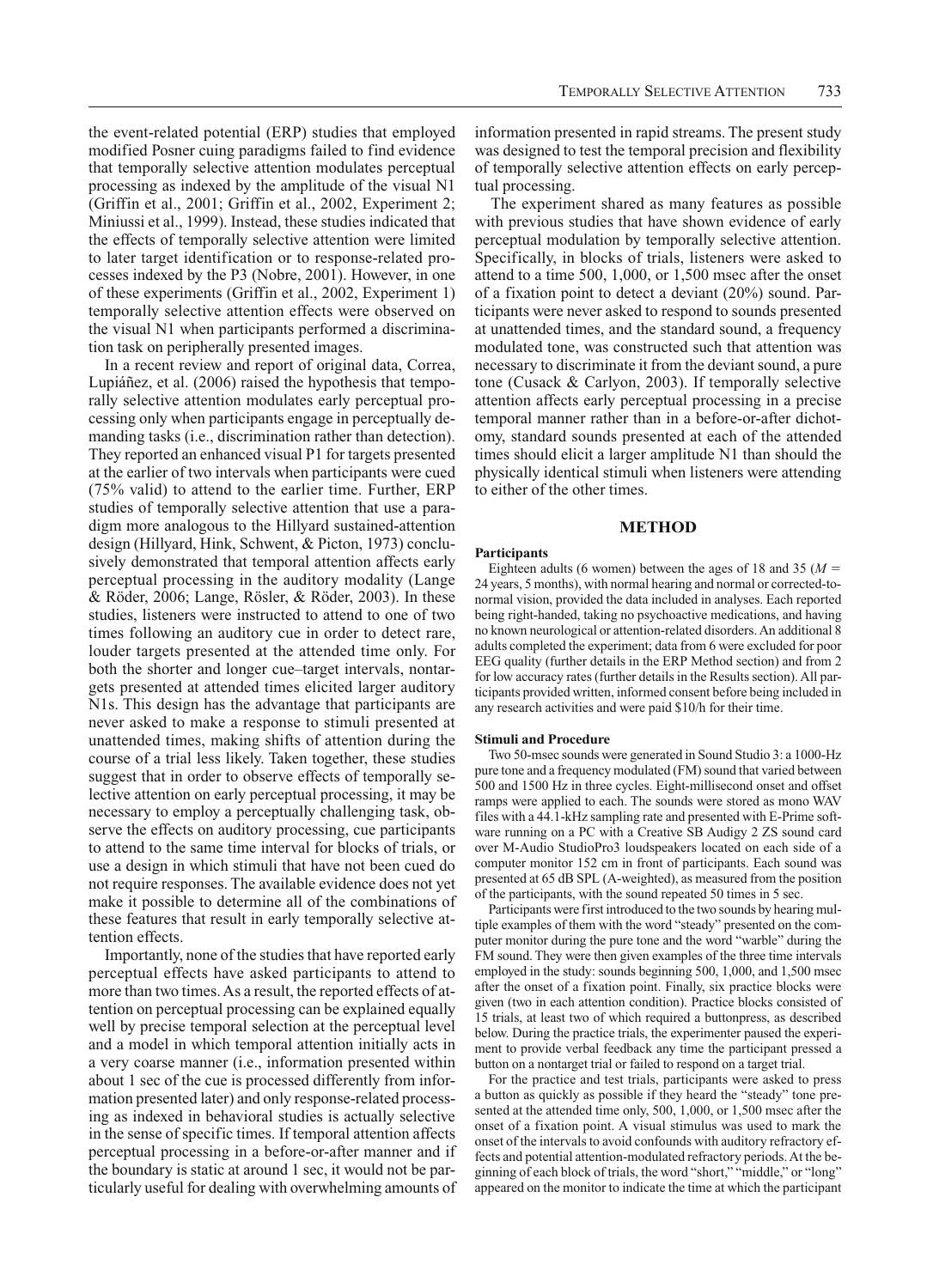should attend. On each trial, a fixation point appeared, followed by a single sound presented at one of the three possible times with equal probability. On 20% of the trials, the "steady" tone (deviant) was presented; the other 80% of trials included the "warble" sound (standard). Regardless of when a sound was played on a trial, the fixation point remained on the screen for a total of 2,500 msec, followed by a variable intertrial interval of 1,000–2,000 msec (*M* 1,500 msec, rectangular distribution). A schematic of the trial design is shown in Figure 1.

Twenty-one blocks of 75 test trials were presented. Each test block began with the word indicating the attention interval and 2 examples of target trials. The 75 trials in each block included 5 deviant and 20 standard sounds presented at each of the three intervals. The average length of each trial was 4 sec; each block lasted 5 min. Experimental sessions required approximately 3 h, including EEG recording setup, instruction and practice, the completion of all test trials, and frequent breaks between blocks. The percentage of trials of each type (attention condition, sound onset time, and sound type) for which participants responded was calculated and submitted to planned, paired-comparison *t* tests.

#### **ERP Method**

EEG was recorded with a bandwidth of 0.01–80 Hz, referenced to the vertex, using EGI (Electrical Geodesics, Inc., Eugene, OR)



**Figure 1. Schematic of trial structure. At the beginning of each block, the word "short," "middle," or "long" was shown to indicate the attention condition. The beginning of each trial was marked with the onset of a fixation point. The standard (80%) or deviant (20%) sound was played 500, 1,000, or 1,500 msec after the onset of the fixation point, which always remained on the screen for a total of 2,500 msec. The next trial began 1,000–2,000 msec later. Each of the 21 blocks (7 of each attention condition) included 75 trials.**

128- channel nets. Four sizes were available, to achieve a close fit for every participant. Scalp impedances at all electrode sites were under 50 k $\Omega$ s before test trials began and were maintained under 100 k $\Omega$ s throughout the experiment. After EEG was digitized (250 Hz), epochs 100 msec before to 600 msec after sound onset, and 100 msec before to 1,500 msec after fixation point onset, were defined. The 100-msec prestimulus intervals served as a baseline. Individual artifact rejection criteria were set for each of the 26 participants based on observations of blinks, eye movements, and head movements made while participants listened to instructions. Trials on which EEG amplitude exceeded individual limits at any electrode site were eliminated from analyses. Data from 5 participants included large-amplitude, low frequency shifts at multiple channels likely caused by skin potentials in a room that was uncomfortably warm. Blinks were evident in over 50% of the data from another participant, leaving data from 20 individuals with a sufficient number of artifact-free trials.

Data from trials with correct behavioral responses (i.e., a buttonpress if the deviant was presented at the attended time; no buttonpress for all other trials) for each condition and electrode site for every individual were averaged and then rereferenced to the averaged mastoid measurements. Peak latency and average amplitude measurements were taken on the waveforms in the following time windows: after sound onset, 40–60 msec (P1), 90–130 msec (N1), 160–250 msec (P2), 250–350 msec (N2), and 250–500 msec (P3). Additional average amplitude measurements were made 350–500 msec, 500–750 msec, 750–1,000 msec, 1,000–1,250 msec, and 1,250–1,500 msec after the onset of the fixation point (baseline corrected to the prefixation interval). Measurements were made at 81 electrode sites across the scalp and combined into groups of 9 electrodes in a 3 (anterior, central, posterior—ACP)  $\times$  3 (left, medial, right—LMR) grid (Figure 2). These averaged measurements were then entered in 3 (attention)  $\times$  3  $(ACP) \times 3$  (LMR) repeated measures ANOVAs (Greenhouse–Geisser adjusted). ANOVAs were conducted separately for ERPs time-locked to the onset of the fixation point and to the onset of a sound for trials on which the sound occurred 500, 1,000, and 1,500 msec after the fixation point, such that attention effects were always assessed for physically identical trials. All significant ( $p < .05$ ) main effects of attention, and attention by electrode position interactions, were followed up by ANOVAs conducted with every combination of two attention conditions, or by ANOVAs conducted separately for each level of the relevant electrode position factor.

## **RESULTS**

## **Accuracy**

Despite feedback during the practice trials, 1 participant responded to over 90% of deviants *and* standards presented at attended times during the test phase; a second participant showed no ability to differentiate between the 3 time intervals, and was equally likely to respond to the deviant sound when presented at the attended (77%) or unattended (81%) times. As shown in Figure 3, the remaining 18 listeners could clearly discriminate between the deviant and standard sounds and responded more often to the deviant sound when presented at an attended time  $(M = 88\%)$ , rather than at an unattended time  $(M = 19\%)$ .

More specifically, for sounds presented 500 msec after the onset of the fixation point, participants were much more likely to respond to deviants when they were attending to the short interval  $(M = 92\%, SE = 1.1)$  than to either the middle  $[M = 13\%, SE = 2.3; t(17) = 29.0, p <$ .001] or long  $[M = 9\%, SE = 1.3; t(17) = 49.6, p < .001]$ intervals. There was also a significant difference in the percentage of responses to deviants presented at 500 msec when listeners attended to the middle and long interval  $[t(17) = 2.1, p < .05]$ , indicating that deviants presented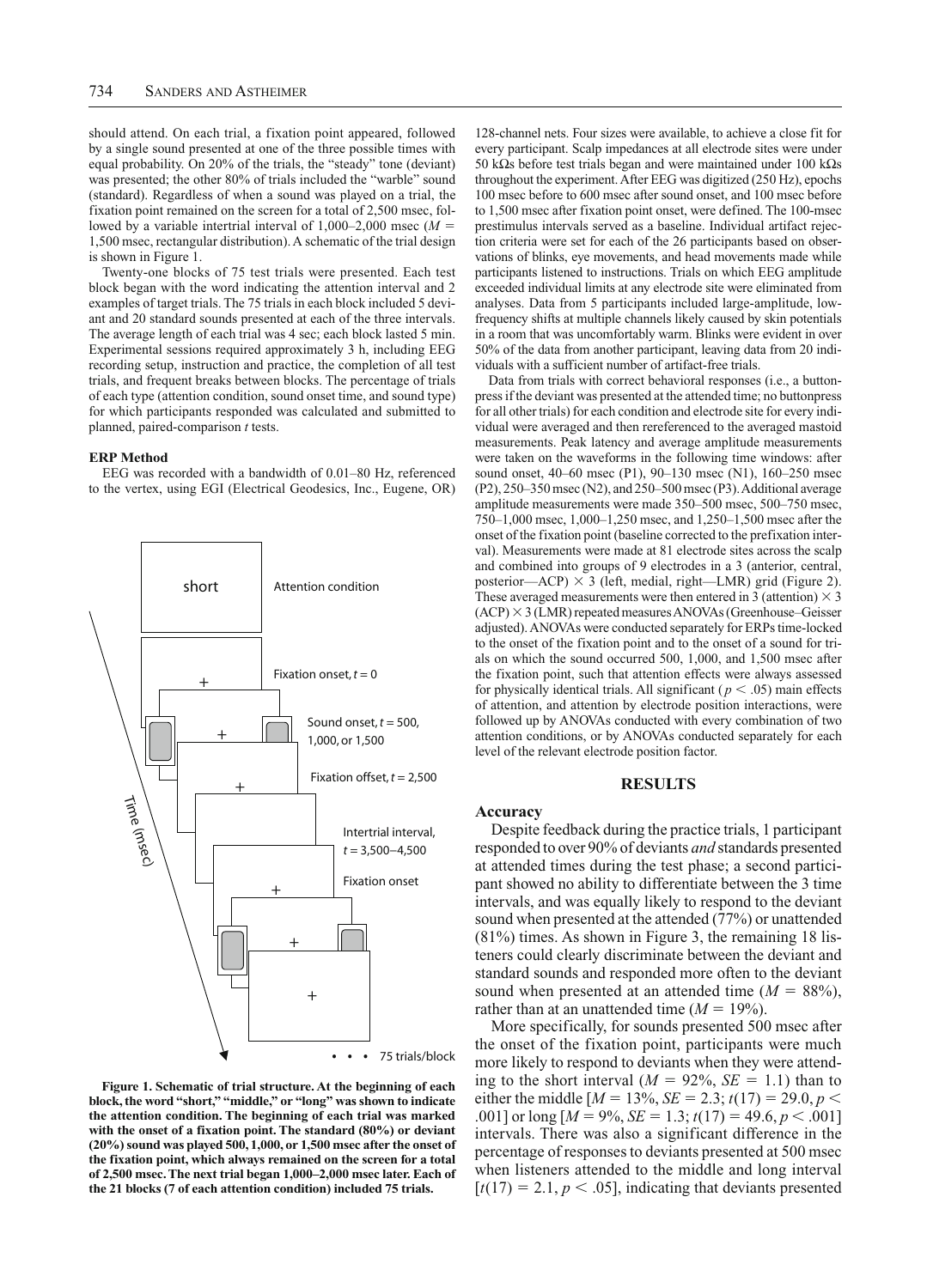

**Figure 2. Approximate position of 128 electrodes. Data from the 81 electrodes shown in black were included in analyses. Nine electrodes were included in each of the three levels of the two electrode position factors: left medial right (LMR) and anterior central posterior (ACP).**

at 1,000 msec were more likely to be confused with targets than were deviants presented at 1,500 msec.

Similarly, for deviants presented at 1,000 msec, participants responded more frequently when attending to this time  $(M = 82\%, SE = 1.7)$  than to the short  $[M = 13\%, SE = 1.5;$  $t(17) = 36.6, p < .001$  or long  $M = 30\%$ , *SE* = 3.0;  $t(17) =$ 13.7,  $p < .001$ ] intervals. Listeners were clearly able to distinguish both 500 msec and 1,500 msec from 1,000 msec. However, participants were less likely to respond in error to the deviant presented at 500 msec than to the deviant presented at 1,500 msec  $[t(17) = 5.8, p < .001]$ , indicating that discrimination between 1,000 and 1,500 msec was worse.

Finally, for deviants presented at 1,500 msec, participants also responded more frequently when attending to the long interval ( $M = 90\%$ ,  $S\overline{E} = 1.6$ ) than to the short  $[M = 13\%, SE = 1.5; t(17) = 39.9, p < .001]$  or middle  $[M = 39\%, SE = 1.9; t(17) = 20.7, p < .001]$  times, and more frequently when attending to the middle than to the short time  $[t(17) = 12.3, p < .001]$ . Participants were successful at distinguishing the longest interval from both of the other two, but were more likely to confuse it with the middle than with the short time.

# **Event-Related Potentials**

The onset of the standard sound elicited a typical positive– negative–positive–negative series of peaks, all of which appeared largest in amplitude over anterior or central and medial regions. Specifically, sounds presented at each time evoked a positive response (P1) that peaked at 49 msec and a first negative peak (N1) at 110 msec. The second positive peak (P2) had a latency of 199 msec and the second negative peak (N2) a latency of 297 msec. Between 250 msec and 500 msec, deviant "steady" sounds elicited a positivity (P3) largest over central or posterior and medial positions. The P3 was absent for standard "warble" sounds at each time [500 msec,  $F(1,17) = 10.3, p < .001; 1,000$  msec,  $F(1,17) = 9.0$ ,  $p < .001$ ; 1,500 msec,  $F(1,17) = 8.3$ ,  $p < .001$ ], although the P3 amplitude for deviant sounds was modulated by attention, as reported below.

## **Deviants**

There were no significant effects of attention condition on P1, N1, or P2 latency or amplitude for the deviant sounds ( $ps > .10$ ). The absence of early attention effects for deviants was attributed to low signal-to-noise ratios, since each participant observed only 35 of these trials per condition and contributed even less data once trials with incorrect behavioral responses or artifacts in EEG were excluded. However, the amplitude of the P3 elicited by



**Figure 3. Percentage of trials on which participants (***N*  **18) responded to deviant (white bars) and standard (black bars) sounds for the three cue–target intervals (500, 1,000, and 1,500 msec) and the three attention conditions (short, middle, and long). In all conditions, participants were more likely to make hits (responses to deviant sounds at the attended time) than they were to make false alarms (responses to the standard sound or the deviant presented at unattended times). Error bars show standard deviations.**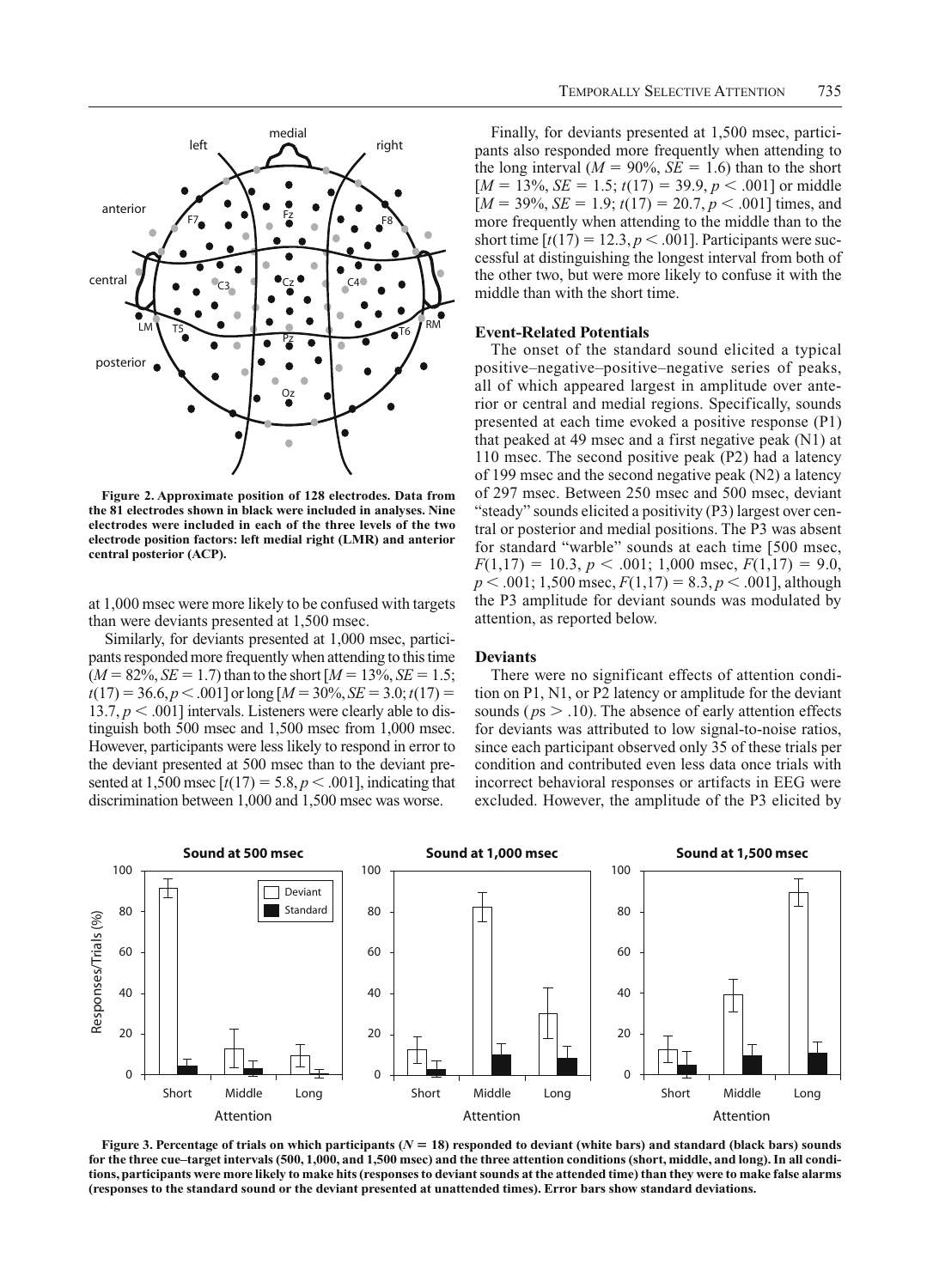deviant sounds was modulated by whether or not the deviant was defined as a target by the attention condition (Figure 4). These ERP results were consistent with the behavioral data and further support the claim that participants were able to attend to the specific times that differed by only 500 msec.

When the deviant sound was presented 500 msec after the onset of the fixation point, attention affected the amplitude of the P3  $[F(2,34) = 8.8, p < .01]$ , such that it was larger when participants attended to the short interval than when they attended to either the middle  $[F(1,17) = 9.3]$ ,  $p < .01$  or the long  $[F(1,17) = 12.3, p < .01]$  interval. The differences in P3 amplitude were largest at medial electrodes [attention  $\times$  LMR,  $F(4,68) = 8.2$ ,  $p < .001$ ]. No difference was observed in the amplitude of the P3 for the deviant sound presented at 500 msec when listeners attended to the middle and long intervals ( $p > .4$ ).

The response to deviants presented 1,000 msec after the onset of the fixation point was also modulated by attention  $[F(2,34) = 13.3, p < .001]$ . Again, targets (deviant sounds presented at the attended time) elicited larger P3s than did the same sound when listeners attended to either the short  $[F(1,17) = 25.0, p < .001]$  or the long  $[F(1,17) = 7.3, p < .05]$  interval. The differences in P3 amplitude were largest over medial areas [attention  $\times$ LMR,  $F(4,68) = 10.3$ ,  $p < .001$ . There was also a significant difference in the P3 amplitude elicited by deviants presented at 1,000 msec for the two unattended conditions  $[F(1,17) = 6.5, p < .05]$ . Across medial electrodes, the mean amplitude between 250 and 500 msec that occurred when listeners attended to the long interval  $(M = 1.32, SE = 0.36)$  was more similar to that elicited by targets than when listeners attended to the short interval ( $M = 0.19$ ,  $SE = 0.59$ ). This result was consistent with the behavioral data indicating that participants were better able to distinguish between the short and middle times than between the middle and long times.

The amplitude of the P3 elicited by the deviant sound presented 1,500 msec after the fixation point was affected by attention  $[F(2.34) = 10.1, p < .001]$ . Deviants presented at the attended time elicited a larger P3 than when listeners attended to either the short  $[F(1,17) = 37.4, p <$ .001] or middle  $[F(1,17) = 5.3, p < .05]$  interval. The P3 differences were largest over medial and central or posterior areas [attention  $\times$  ACP,  $F(4,68) = 6.9$ ,  $p < .01$ ; attention  $\times$  LMR,  $F(4,68) = 7.8$ ,  $p < .001$ . The results of the P3 analysis for deviants at the long time indicate that listeners were better at discriminating between the long and short intervals than between the long and middle intervals  $[F(1,17) = 4.7, p < .05]$ .

## **Standards**

Both accuracy and ERPs elicited by the deviant sound indicate that listeners were able to perform the task. However, neither of these measurements was designed to determine whether temporally selective attention modulated early perceptual processing for each of the three time windows. The temporal precision and flexibility of selective attention effects on perceptual processing were assessed by ERPs evoked by standard sounds, which were never defined as targets. No effects of attention were observed on the latency or amplitude of the P1 or on the latency of the N1 peak ( $ps > .15$ ). However, temporally selective attention resulted in larger amplitude N1s for standards presented at the short, middle, and long time intervals (Figure 5).



**Figure 4. Auditory evoked potentials elicited by deviant sounds. Data are shown at eight electrode sites indicated in black on the electrode map, with more anterior positions shown at the top. ERPs for deviants presented at each time are shown for attend short (solid line), attend middle (dashed line), and attend long (dotted line) conditions; waveforms for targets (deviants presented at attended times) are shown with a thicker line. Deviants presented at attended times elicited larger P3s than did deviant sounds presented at unattended times.**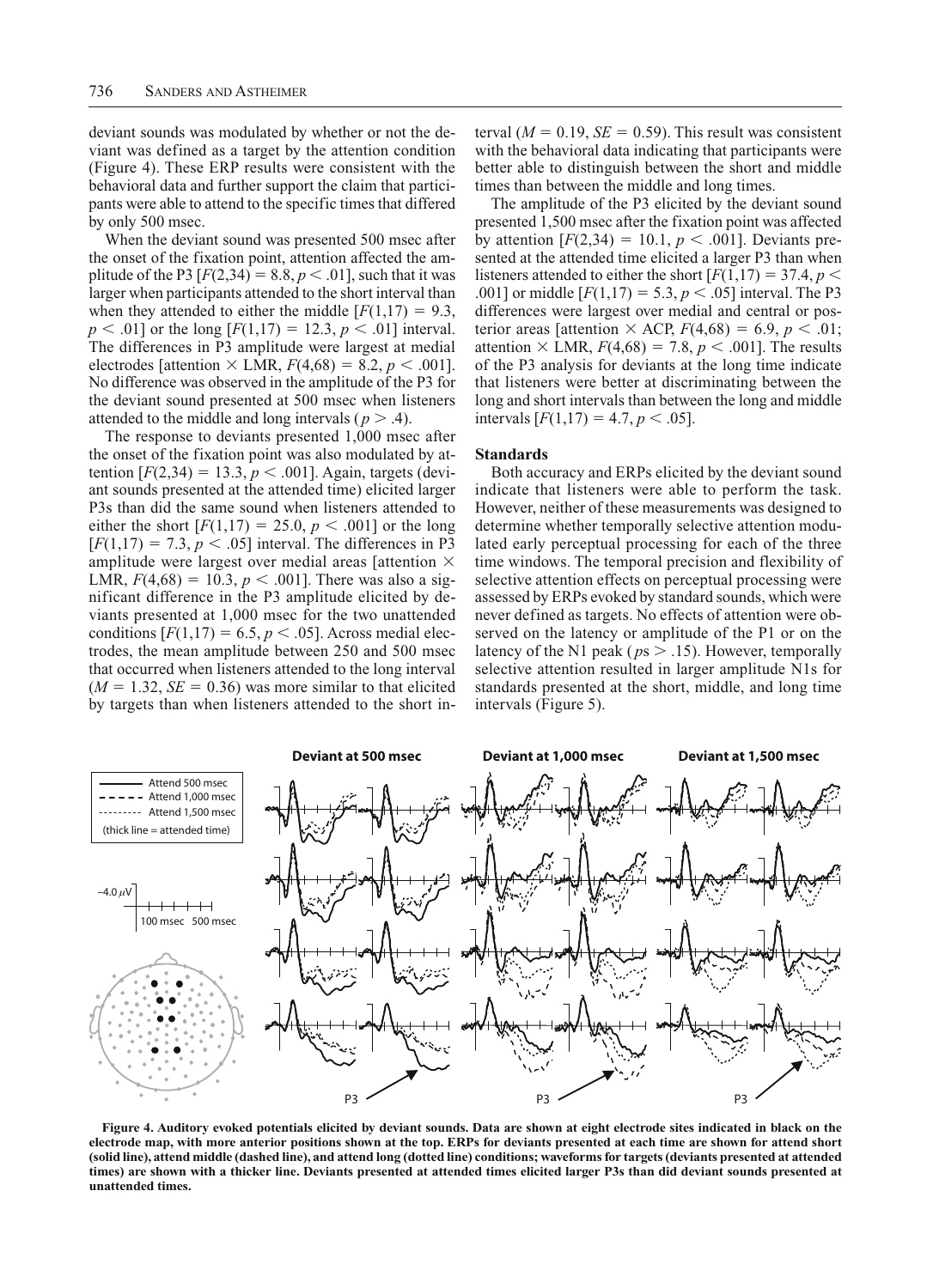Attention affected the amplitude of the N1 elicited by standards presented 500 msec after the onset of the fixation point  $\int F(2,34) = 15.4$ ,  $p < .001$ . Specifically, N1 was larger in amplitude when listeners attended to the short as opposed to the middle  $[F(1,17) = 17.9, p < .001]$  or the long  $[F(1,17) = 36.0, p < .001]$  time. The N1 amplitude differences were larger over anterior and central regions [attention  $\times$  ACP,  $F(4,68) = 7.5$ ,  $p < .001$ ], as was the N1 component itself. No significant difference was found in the N1s elicited by standards at the short time when listen-

ers attended to the middle and long times ( $p > .20$ ). Similarly, temporal attention affected the amplitude of the N1 elicited by standard sounds presented at 1,000 msec  $[F(2,34) = 11.6, p < .001]$ , such that N1 amplitude was larger when listeners attended to the middle time than to either the short  $[F(1,17) = 18.8, p < .001]$  or the long  $[F(1,17) = 11.8, p < .01]$  time. Unlike the P3s elicited by deviants, the N1 responses to standards at 1,000 msec did not significantly differ for the two unattended conditions ( $p > .15$ ). The N1 attention effects for standards presented at 1,000 msec did not interact with either electrode position factor ( $p$ s  $> .20$ )

Finally, attention modulated the response to standards presented 1,500 msec after the onset of the fixation point  $[F(2,34) = 8.9, p < .01]$ . N1 amplitude was larger when listeners attended to the long time as opposed to the short time  $[F(1,17) = 16.2, p < .001]$ , and when they attended to the long time as opposed to the middle time  $[F(1,17)] =$ 7.9,  $p < .05$ ]. There was no significant difference in N1 amplitude for the two unattended conditions ( $p > .10$ ). As was true for standards presented at 500 msec, these attention effects were largest over anterior and central locations [attention  $\times$  ACP,  $F(4,68) = 5.4, p < .01$ ].

P2 latency did not differ by attention condition ( *p*s .15). However, P2 amplitude was larger across central electrodes when listeners attended to the short time for standards presented 500 msec after onset of fixation [attention  $\times$  ACP,  $F(4,68) = 4.3$ ,  $p < .05$ ; central electrodes only, attention,  $F(2,34) = 3.6$ ,  $p < .05$ ]. There was a tendency for P2 amplitude to be smaller when listeners attended to the short time for standards presented 1,500 msec after onset of fixation [attention  $\times$  ACP,  $F(4,68) = 5.3$ ,  $p < .01$ ], but the attention effect did not reach significance at any subset of electrodes. No other effects of attention were evident on P2 amplitude.

N2 latency was shorter for standards presented 1,500 msec after fixation when participants attended to that time interval  $[F(2,34) = 5.4, p < .05]$ ; these latency differences were not evident for sounds presented at other times ( $p_s > .4$ ). The N2 was also smaller in amplitude for standards presented at 1,500 msec when participants attended to that time  $[F(2,34) = 13.8, p < .001]$ . This effect was largest over central and medial areas [attention  $\times$  ACP,  $F(4,68) = 8.2, p < .01$ ; attention  $\times$  LMR,  $F(4,68) = 6.1$ ,  $p \leq .01$ , as were the P3 effects for deviants, suggesting that the measurements in these overlapping time windows (N2: 250–350; P3: 250–500) may have been partially indexing the same process. Consistent with this idea, ERPs in the P3 time range were numerically more positive for standard sounds presented at 1,500 msec when listeners were attending to the long interval than when they were attending to the middle interval, and more positive when listeners were attending to the middle interval than when they were attending to the short interval. However, neither the main effect of attention ( $p > .10$ ) nor the comparisons of any two attention conditions ( $p s > .10$ ) was significant.



**Figure 5. Auditory evoked potentials elicited by standard sounds. Data are shown at three electrode sites indicated in black on the electrode map, with more anterior positions shown at the top. ERPs for standards presented at each time are shown for attend short (solid line), attend middle (dashed line), and attend long (dotted line) conditions; waveforms for standards presented at attended times are shown with a thicker line. For each interval, sounds presented at attended times elicited larger N1s.**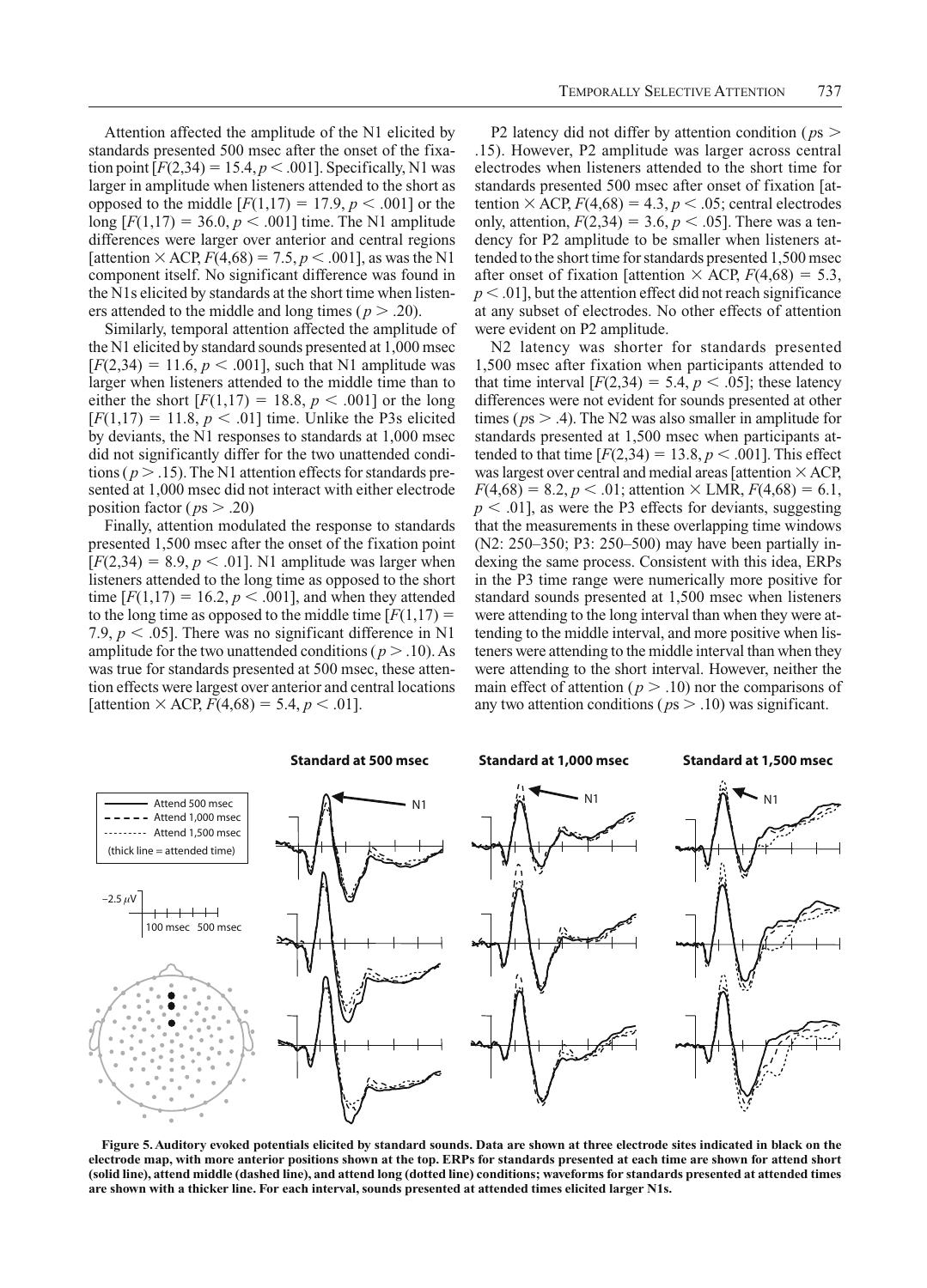# **Fixation**

Auditory evoked potentials were measured using 100 msec before sound onset as a baseline, such that the effects of attention on those components could be measured directly. However, participants were using the onset of the fixation point to mark the onset of the interval. The response to that fixation point prior to any sound onset was also modulated by temporally selective attention (Figure 6). Specifically, a broadly distributed negativity increased in amplitude immediately before the attended time and dropped back to a level equal to the other conditions after that attended time passed without a sound being played.

For trials on which a sound was played at 500 msec, the mean amplitude between 350 and 500 msec after the onset of the fixation point was more negative for the attend short than for the attend long condition at anterior electrodes [attention  $\times$  ACP,  $F(2,34) = 4.4, p < .05$ ; anterior electrodes only, attention,  $F(1,17) = 4.5$ ,  $p < .05$ . For this same time period and subset of electrodes, the mean amplitude tended to be more negative for the attend short than for the attend middle condition  $[F(1,17) = 3.6, p =$ .077]. In contrast, there was no evidence of a difference between the attend middle and attend long condition, in this time range ( $ps > .5$ ).

For trials on which a sound was played at 1,000 msec, the mean amplitude between 500 and 750 msec was more negative when participants attended to the middle time than when they attended to the long time over anterior regions [attention  $\times$  ACP,  $F(2,34) = 3.8, p < .05$ ; anterior electrodes only, attention,  $F(1,17) = 5.7$ ,  $p < .05$ , but there was no difference between the attend short and attend middle conditions  $(ps > .15)$ . In the subsequent 250 msec (750–1,000 msec), the negativity in response to the temporal cue for the attend

middle condition continued to develop, such that it was larger in amplitude than that for the attend short condition  $[F(1,17) = 9.9, p < .01]$  and for the attend long condition  $[F(1,17) = 7.7, p < .05]$ . These differences in amplitude were largest over anterior and central regions [attention  $\times$ ACP,  $F(4,68) = 4.8$ ,  $p < .01$ ]. During the same time window, mean amplitude did not differ for attend short and attend long conditions ( $p_s > .15$ ), suggesting that this was a relatively unattended time for both of these conditions.

The increase and decrease of this broad negativity around the attended time could be observed most clearly on the trials in which the standard sound was not presented until 1,500 msec after the onset of the fixation point. Between 1,000 and 1,250 msec, attention affected the broadly distributed negativity  $[F(2,34) = 14.0, p < .001]$ , such that it was still present in the attend middle, compared with the attend short, condition  $[F(1,17) = 13.2, p < .01]$ , and was building in the attend long compared with the attend short condition  $[F(1,17) = 24.7, p < .001]$ . There was no difference in mean amplitude for the attend middle and attend long conditions ( $p_s > .4$ ). The attention effects were largest over central and medial regions [attention  $\times$ ACP,  $F(4,68) = 3.7, p < .05$ ; attention  $\times$  LMR,  $F(4,68) =$ 2.7,  $p < .05$ ]. By 1,250–1,500 msec, the attention effect  $[F(2,34) = 15.4, p < .001]$  further developed, such that the negativity was larger not only for attend long than for attend short  $[F(1,17) = 24.1, p < .001]$  but also for attend long than for attend middle  $\overline{F(1,17)} = 12.6, p < .01$ . The difference in amplitude for attend middle and attend short was also significant  $[F(1,17) = 5.1, p < .05]$ . These attention effects were also broadly distributed, but larger at central and medial electrode sites [attention  $\times$  ACP,  $F(4.68)$  = 4.2,  $p < .05$ ; attention  $\times$  LMR,  $F(4,68) = 3.3, p < .05$ ].



**Figure 6. ERPs time-locked to the onset of the fixation point. Data are shown at three midline electrode sites indicated in black on the electrode map. ERPs for trials on which the standard sound was presented at each time are shown for attend short (solid line), attend middle (dashed line), and attend long (dotted line) conditions; waveforms for standards presented at attended times are shown with a thicker line. A broadly distributed negativity (CNV) developed around the attended time before the presentation of a sound.**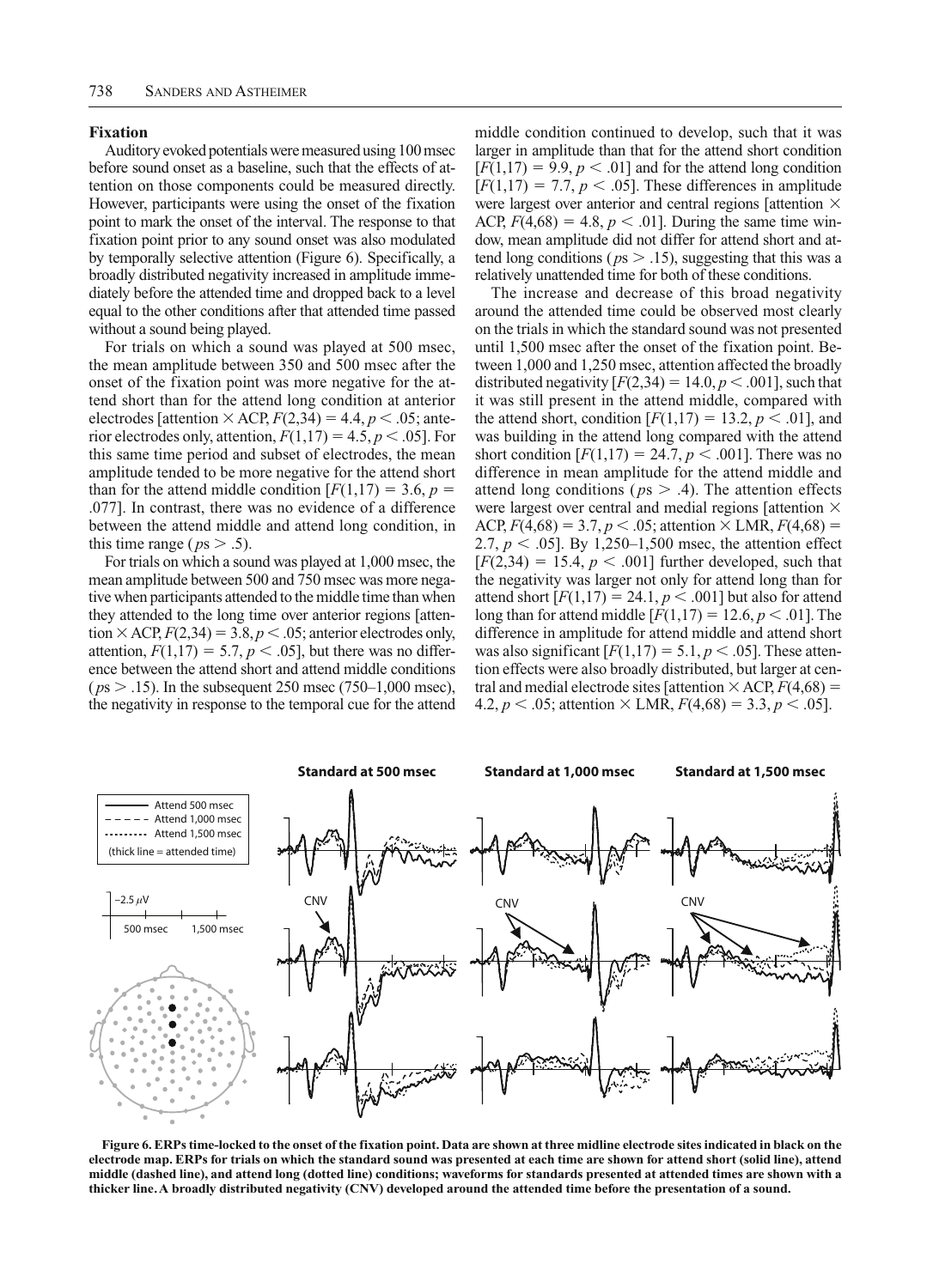## **DISCUSSION**

Behavioral data indicate that listeners were able to discriminate between the standard and deviant sounds, and among sounds presented at the three different times. Temporal discrimination was better between 500 and 1,000 msec than between 1,000 and 1,500 msec. All sounds elicited P1, N1, P2, and N2 components; the deviant sounds also elicited a P3. P3 amplitude was larger for targets than for deviants presented at unattended times. Temporally selective attention also affected neurosensory processing of standards as indexed by N1 amplitude. Standards presented at attended times elicited larger N1s. Temporally selective attention was also evident in ERPs time-locked to cue onsets, such that a larger negativity developed around the attended time in the absence of a sound. The results of this study provide an important replication of the finding that temporally selective attention affects early perceptual processing. They also provide the first demonstration that these early effects are truly selective and flexible. By employing three rather than two attended intervals, this study provides strong evidence that attention affects perception of stimuli presented at specific times rather than before or after a static boundary. Listeners showed preferential processing of sounds presented at attended rather than at unattended times, regardless of the specific cue target interval. The rapid modulation of temporally selective attention, along with impacts on early perception, may make it a viable tool for helping individuals process the most relevant information when their perceptual systems are overwhelmed by rapidly changing stimuli.

Previous studies indicate that under some conditions selective attention can act in a relatively coarse manner at initial stages of processing and in a more selective manner at later stages. One example of this distinction has been reported for visual spatial processing; early visual perception sometimes reflects coarse spatial selection, such that all images presented in the same quadrant as a cued location elicit a larger visual P1, whereas only images presented very near cued locations elicit a larger amplitude N2 (Bush, Sanders, & Cave, 2007; Eimer, 1999; Kasai, Morotomi, Katayama, & Kumada, 2003; Shedden & Nordgaard, 2001). Previous studies of temporally selective attention that have reported effects on early perceptual processing (Correa, Lupiáñez, et al., 2006; Griffin et al., 2002, Experiment 1; Lange & Röder, 2006; Lange et al., 2003) have not distinguished between extremely coarse selection (anything presented before a temporal boundary, rather than anything presented after) and precise temporal selection. In the present article, if early selection had been acting in a before-or-after manner, ERPs elicited by sounds presented at 1,000 msec when listeners were attending to that interval would have been similar to those presented when listeners were attending to the short or to the long interval. The finding that temporally selective attention affects early perceptual processing at all three intervals indicates that these effects are temporally precise. Furthermore, the previous studies that have shown effects of temporally selective attention on early perceptual processing have asked participants to attend to times that straddle

a border of around 1 sec (600 and 1,200 msec, or 450 and 1,450 msec). Therefore, it was also possible that the early perceptual effects reflected a static selection boundary; participants could either attend to anything before 1 sec or anything after 1 sec. In the present study, such a static boundary would not have allowed for attention effects in all three time windows. Instead, the results indicate that even the early stages of selection indexed with amplitude of the auditory N1 are flexible.

The shortest latency<sup>1</sup> temporal attention effects were evident on the N1 (90–130 msec) for standard sounds. The latency of these effects is similar to what was reported previously for auditory stimuli (100–140 msec in Lange & Röder, 2006; Lange et al., 2003) and for the interaction of temporal and spatial expectancies on visual processing (110–130 msec in Doherty, Rao, Mesulam, & Nobre, 2005). These effects also fall into the same range as typical auditory spatially selective attention effects in studies with a similar design (e.g., Hansen & Hillyard, 1980; Hillyard et al., 1973; Hillyard, Woldorff, Mangun, & Hansen, 1987; Näätänen, Teder-Sälejärvi, Alho, & Lavikainen, 1992), suggesting that both spatial and temporal selection criteria can be applied at the same level of auditory processing. In contrast, the earliest visual temporally selective attention effects that have been reported (130–170 msec in Correa, Lupiáñez et al., 2006; 120–200 msec in Griffin et al., 2002) are somewhat later than the P1 amplification (90–130 msec) typically observed in studies of visual spatially selective attention (e.g., Clark & Hillyard, 1996; Griffin et al., 2002; Heinze, Luck, Mangun, & Hillyard, 1990; Woldorff et al., 1997). The different latencies of the earliest attention effects across studies suggest that spatial selection may affect earlier visual processing than temporal selection does. This hypothesis is consistent with the argument that spatial information has special status in the visual system and temporal information in the auditory system (Bregman, 2002; Garner, 1987; Kubovy, 1981; Sanders & Poeppel, 2007).

Differences in P2 and N2 amplitude for standards presented at attended and unattended times were not as consistent across presentation intervals as the N1 effects. Significant attention effects in the P2 range were found only for standards presented 500 msec after fixation onset (larger P2 when attending to that interval), and attention effects in the N2 range were limited to standards presented 1,500 msec after fixation onset (smaller N2 when attending to that interval). The pattern of P2 and N2 amplitudes was similar for standards presented at other times, but was not consistent enough across participants to reach statistical significance. A past debate in the literature on spatially selective attention focused on whether attention amplifies exogenously driven perceptual processing (Hillyard, 1981; Hillyard, Vogel, & Luck, 1998; Hillyard et al., 1987; Talsma & Woldorff, 2005) or results in additional endogenous processing that can be indexed with a negative processing difference (Nd) in ERPs (Näätänen, Gaillard, & Mäntysalo, 1978; Näätänen et al., 1992). There is also continuing debate on the best way to distinguish between these mechanisms (Luck, 2005). However, in the present study, the findings that the timing and distribution of the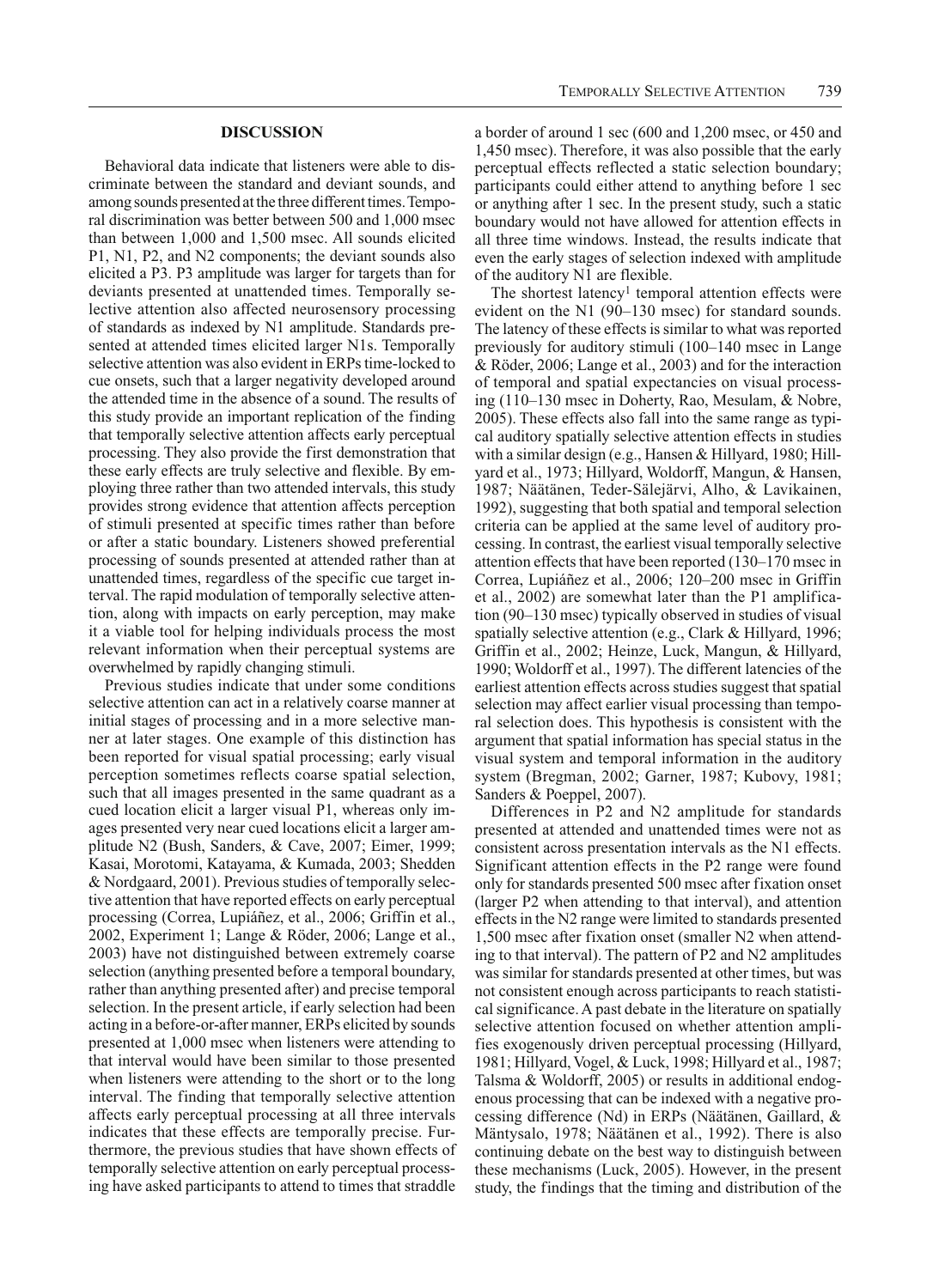N1 attention effects were similar to the N1 component itself, and that the P2 was never smaller in amplitude (i.e., more negative) for sounds presented at attended times, suggest that temporally selective attention was modulating the auditory onset components.

The deviant sound elicited a P3 that differed in amplitude by attention condition. Because deviant sounds presented at attended times were defined as targets that required a response, it is not possible to determine whether the P3 differences were driven by attention or, more likely, by processes related to target detection or response preparation. The standard sounds did not elicit a P3, and amplitude in the P3 time range (250–500 msec) was not modulated by attention condition.2 As in the present study, the P3s reported in Lange et al. (2003) were larger for deviant than for standard sounds. However, in that study, P3s were also larger for standards presented at the attended than at the unattended time. The differences in P3 results may be related to the relative difficulty of the temporal discrimination and discriminating standards from deviants; that is, when the temporal discrimination is more difficult than the standard/deviant discrimination, as the behavioral data suggest it was in the present study, listeners may begin and terminate response preparation when deviants are presented at unattended times, but not when standards are presented at attended times. When discriminating between standards and deviants is more difficult than discriminating between the possible times of presentation, listeners may begin response preparation for any sound presented at the attended time. Whether or not discriminability predicts the presence of P3 effects, the lack of P3 differences for standards presented at attended and unattended times in the present study supports previous interpretations that temporally selective attention effects evident on the P3 are related to target detection or motor preparation (Nobre, 2001; Nobre & O'Reilly, 2004).

We and others (Correa, Lupiáñez, et al., 2006; Lange et al., 2003) report a negativity that is time-locked to the onset of the cue and is largest leading up to and extending beyond the attended time. This negativity is similar in distribution and amplitude to what has been described elsewhere (e.g., Macar & Vidal, 2004; Pouthas, Garnero, Ferrandez, & Renault, 2000; Roth, Ford, Lewis, & Kopell, 1976; Ruchkin, McCalley, & Glaser, 1977) as the contingent negative variation (CNV). Bendixen, Grimm, and Schröger (2006) pointed out that the CNV has been hypothesized to be composed of at least four distinct negativities: an early wave associated with warning signals; an anterior and central negativity related to motor programming; a stimulus preceding negativity that is largest over more posterior regions; and a timing component that, like the negativity related to motor programming, is largest at anterior and central electrodes. In the present study, the latency of the CNV was related to the attended time rather than to the fixation point onset. Furthermore, if the lack of a P3 in response to standards presented at attended and unattended times is interpreted as the participants' initiating motor preparation for the deviant sounds only, the motor-related component of the CNV might be reduced or absent. Since the CNV in the present study was largest at

anterior and central electrodes, it is tempting to conclude that it was largely driven by the timing estimates that participants needed to make (Macar & Vidal, 2004). However, the stimulus preceding negativity has been shown to originate from regions involved in processing the expected stimulus (Van Boxtel & Böcker, 2004). Therefore, it would be expected to have a more posterior distribution for visual stimuli but to be larger at the anterior and central electrodes, where auditory onset components were most evident in the present study.

As described in the introduction, this experiment was designed to include all of the features that have been identified as potentially important for being able to observe effects of temporally selective attention on early perceptual processing: (1) Sounds rather than images were presented, consistent with the argument that temporal information is particularly important in the auditory modality (Kubovy, 1981); (2) participants were never asked to make a response to sounds presented at unattended times, giving them no reason to intentionally allocate any resources to processing those sounds (Lange et al., 2003); (3) the time to be attended was manipulated across rather than within blocks, since RT effects are larger with this design (Correa et al., 2004); (4) participants were given a discrimination task that required them to detect the lack of a feature, frequency modulation, in deviant sounds, since perceptually demanding tasks result in earlier attention effects in visual cuing paradigms (Correa, Lupiáñez, et al., 2006). Since none of these characteristics were actually manipulated in the present study, it is not possible to draw conclusions about which characteristics, if any, are necessary to observe early temporal attention effects. A comparison of studies that have and have not reported such effects suggests that any one of these experiment features might be sufficient to detect modulation of perceptual processing by temporally selective attention.

Deviant sounds presented close to attended times (sounds at 500 and 1,500 msec in the attend middle condition) were more likely to elicit false alarms and larger P3s than were deviants presented at more distant times (sounds at 500 msec in the attend long condition and at 1,500 msec in the attend short condition). This result is consistent with the idea that temporally selective attention is applied in an asymmetric graded manner (Wright & Fitzgerald, 2004), such that stimuli presented closer to attended times are processed in greater detail. However, the data are also consistent with temporal attention being applied in an all-or-nothing manner on each trial, and with listeners being better at discriminating both between more distant times (500/1,500 msec better than 500/1,000 msec) and between equidistant times for shorter intervals (500/1,000 msec better than 1,000/1,500 msec). This pattern of discrimination abilities has been reported for duration judgments under a broad range of conditions (see Grondin, 2001, for a review) and can fully account for the accuracy and P3 differences between time windows in the present study. However, no direct comparison of attention effects on processing of sounds presented at different times was made, because the design of the present study cannot distinguish among multiple interpretations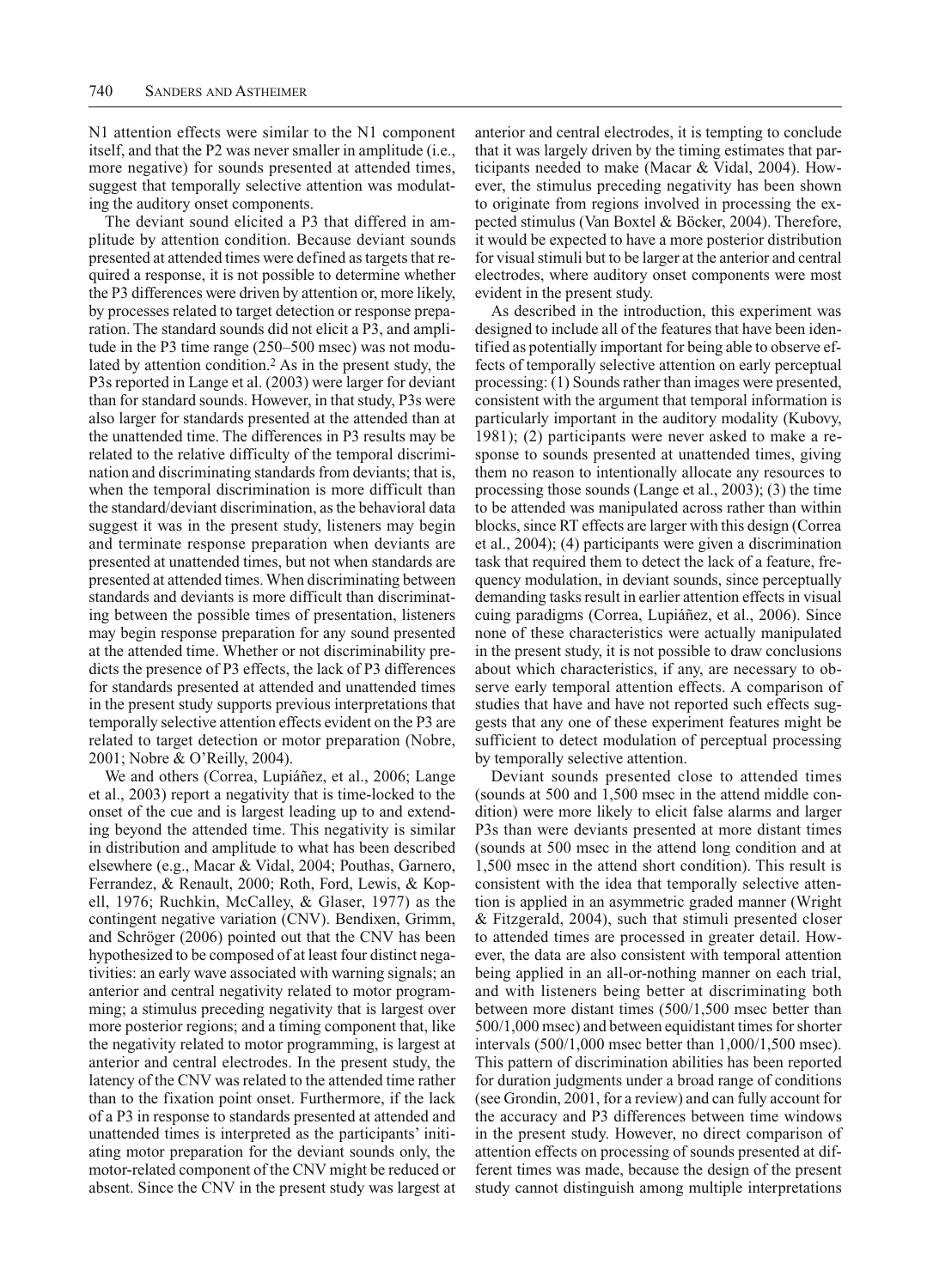(including temporal discriminability, foreperiod effects, or interactions with visual onsets) of any attention  $\times$  time of sound presentation interactions.

The accuracy of duration judgments for the interval between the cue and attended time was also likely decreased by the use of an onset marker and target stimulus in different modalities (see Grondin, 2003, for a review). A visual onset was selected to indicate the beginning of the intervals to avoid refractory effects (1) that would have resulted in much smaller auditory onset components for sounds with short as opposed to long cue–target intervals, (2) that might have differed for the standard and deviant sound, and (3) that potentially also could be modulated by attention. The temporal precision of selective attention may be higher under conditions in which temporal judgments are more accurate. However, it is also important to note that duration judgments are not directly related to onset and offset perception in a straightforward way (Bendixen et al., 2006).

The results of the present study indicate that the early perceptual effects of temporally selective attention are temporally precise at a subsecond time scale, and that temporal selection is flexible at early stages of processing. These characteristics of temporally selective attention make it exactly the type of tool that might be useful in processing rapidly changing visual or auditory stimuli such as speech; in fact, the effects of temporally selective attention on auditory evoked potentials are very similar to the differences in ERPs to acoustically similar word onsets and word-medial syllable onsets in continuous speech (Sanders & Neville, 2003; Sanders, Newport, & Neville, 2002). One hypothesis concerning this word-onset effect is that listeners may selectively attend to the times in speech streams that are least predictable. Because word onsets are typically less predictable than are second or third syllables (i.e., lower transitional probabilities), listeners who are able to predict when these word onsets are likely to occur may selectively attend to the speech stream at those times. Additional research is needed to determine whether people employ temporally selective attention to effectively process the most relevant portions of rapidly changing streams, as they employ spatially selective attention to preferentially process important information in complex spatial arrays. The data presented here suggest that doing so would improve processing in perceptually challenging situations.

#### **AUTHOR NOTE**

This study was supported by NIH NIDCD Grant R03DC008684 to L.D.S. as well as by NIH training support (5T32 NS007490) to L.B.A. We thank William Bush and Molly Chilingerian for assistance in collecting and analyzing data, and Ahren Fitzroy and Ashley Winn for comments on previous drafts of the manuscript. Correspondence concerning this article should be addressed to L. D. Sanders, Department of Psychology, University of Massachusetts, Tobin Hall, Amherst, MA 01003 (e-mail: lsanders@psych.umass.edu).

#### **REFERENCES**

- Bendixen, A., Grimm, S., & Schröger, E. (2006). The relation between onset, offset, and duration perception as examined by psychophysical data and event-related brain potentials. *Journal of Psychophysiology*, **20**, 40-51.
- Bregman, A. (2002). The auditory scene. In D. J. Levitin (Ed.), *Founda-*

*tions of cognitive psychology: Core readings* (pp. 213-248). Cambridge, MA: MIT Press.

- Bush, W., Sanders, L., & Cave, K. (2007, May). *Spatial distribution of visual attention across cued and uncued locations: An ERP study*. Poster presented at the annual meeting of the Cognitive Neuroscience Society, New York.
- Cherry, E. (1953). Some experiments on the recognition of speech, with one and with two ears. *Journal of the Acoustical Society of America*, **25**, 975-979.
- CLARK, V., & HILLYARD, S. (1996). Spatial selective attention affects early extrastriate but not striate components of the visual evoked potential. *Journal of Cognitive Neuroscience*, **8**, 387-402.
- Correa, A., Lupiáñez, J., Madrid, E., & Tudela, P. (2006). Temporal attention enhances early visual processing: A review and new evidence from event-related potentials. *Brain Research*, **1076**, 116-128.
- Correa, A., Lupiáñez, J., Milliken, B., & Tudela, P. (2004). Endogenous temporal orienting of attention in detection and discrimination tasks. *Perception & Psychophysics*, **66**, 264-278.
- CORREA, A., LUPIÁÑEZ, J., & TUDELA, P. (2005). Attentional preparation based on temporal expectancy modulates processing at the perceptual level. *Psychonomic Bulletin & Review*, **12**, 328-334.
- CORREA, A., LUPIÁÑEZ, J., & TUDELA, P. (2006). The attentional mechanism of temporal orienting: Determinants and attributes. *Experimental Brain Research*, **169**, 58-68.
- Coull, J., Frith, C., Büchel, C., & Nobre, A. (2000). Orienting attention in time: Behavioral and neuroanatomical distinction between exogenous and endogenous shifts. *Neuropsychologia*, **38**, 808-819.
- Coull, J., & Nobre, A. (1998). Where and when to pay attention: The neural systems for directing attention to spatial locations and to time intervals as revealed by both PET and fMRI. *Journal of Neuroscience*, **18**, 7426-7435.
- Cusack, R., & Carlyon, R. (2003). Perceptual asymmetries in audition. *Journal of Experimental Psychology: Human Perception & Performance*, **29**, 713-725.
- Doherty, J., Rao, A., Mesulam, M., & Nobre, A. (2005). Synergistic effect of combined temporal and spatial expectations on visual attention. *Journal of Neuroscience*, **25**, 8259-8266.
- Duncan, J., & Humphreys, G. (1989). Visual search and stimulus similarity. *Psychological Review*, **96**, 433-458.
- Eimer, M. (1999). Attending to quadrants and ring-shaped regions: ERP effects of visual attention in different spatial selection tasks. *Psychophysiology*, **36**, 491-503.
- GARNER, W. (1987). Location and color as cuing dimensions in contingent classification. *Perception & Psychophysics*, **41**, 202-210.
- Griffin, I., Miniussi, C., & Nobre, A. (2001). Orienting attention in time. *Frontiers in Bioscience*, **6**, 660-671.
- Griffin, I., Miniussi, C., & Nobre, A. (2002). Multiple mechanisms of selective attention: Differential modulation of stimulus processing by attention to space or time. *Neuropsychologia*, **40**, 2325-2340.
- GRONDIN, S. (2001). From physical time to the first and second moments of psychological time. *Psychological Bulletin*, **127**, 22-44.
- GRONDIN, S. (2003). Sensory modalities and temporal processing. In H. Helfrich (Ed.), *Time and mind II: Information processing perspectives* (pp. 61-77). Ashland, OH: Hogrefe & Huber.
- HANSEN, J., & HILLYARD, S. (1980). Endogenous brain potentials associated with selective auditory attention. *Electroencephalography & Clinical Neurophysiology*, **49**, 277-290.
- Heinze, H.-J., Luck, S., Mangun, G., & Hillyard, S. (1990). Visual event-related potentials index focused attention within bilateral stimulus arrays: I. Evidence for early selection. *Electroencephalography & Clinical Neurophysiology*, **75**, 511-527.
- HILLYARD, S. (1981). Selective auditory attention and early event related potentials: A rejoinder. *Canadian Journal of Psychology*, **35**, 159-174.
- HILLYARD, S., HINK, R., SCHWENT, V., & PICTON, T. (1973). Electrical signs of selective attention in the human brain. *Science*, **182**, 177-179.
- HILLYARD, S., VOGEL, E., & LUCK, S. (1998). Sensory gain control (amplification) as a mechanism of selective attention: Electrophysiological and neuroimaging evidence. *Philosophical Transactions of the Royal Society of London: Series B*, **353**, 1257-1270.
- Hillyard, S., Woldorff, M., Mangun, G., & Hansen, J. (1987). Mechanisms of early selective attention in auditory and visual mo-